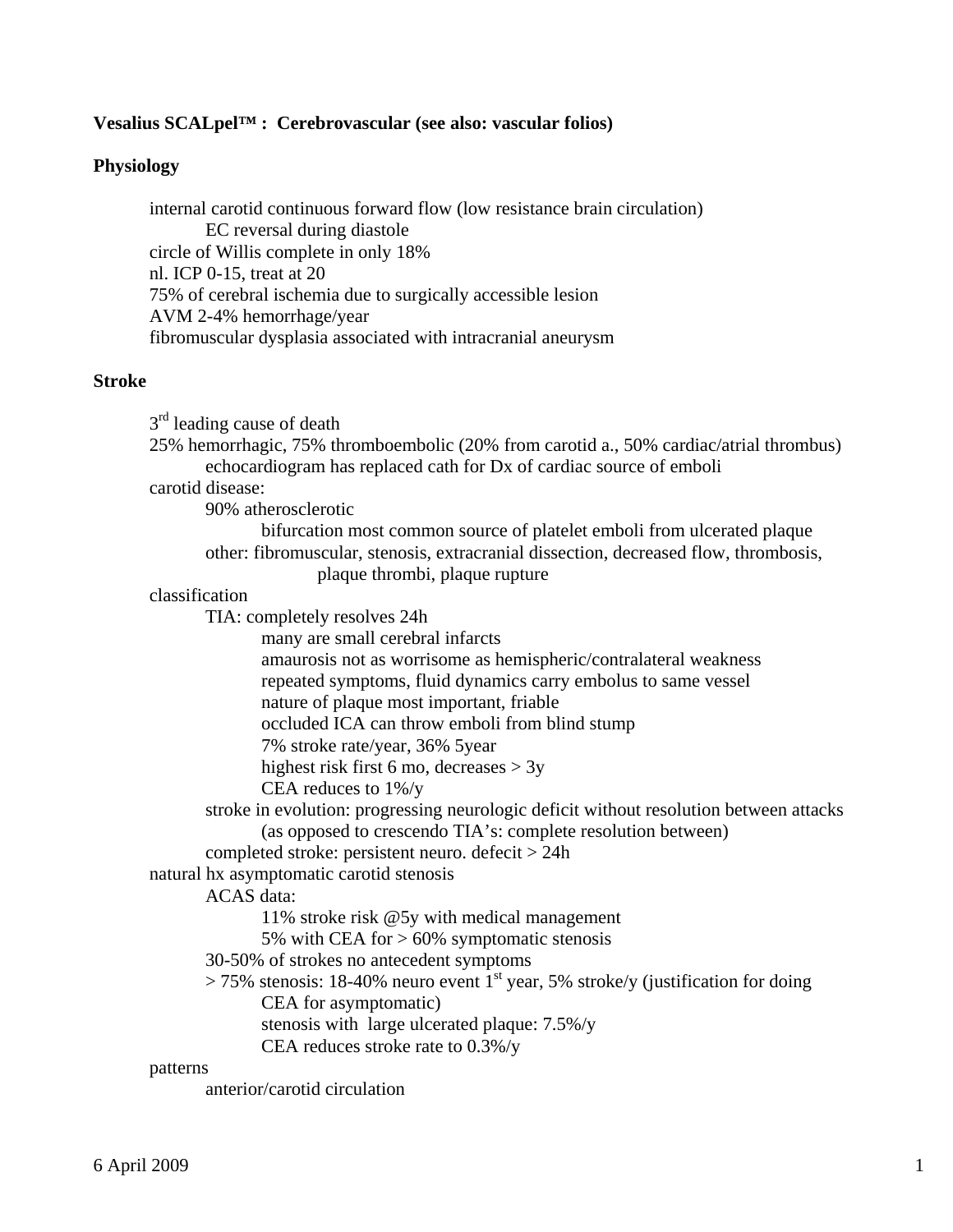middle cerebral most common contralateral hemiplegia and hemianopsia, lat eye deviation, +/- aphasia anterior cerebral: less common contralateral leg weakness posterior circulation: global symptoms: dizziness, diplopia, vertigo, tinnitus, perioral numbness, drop attacks, paresthesias hemodynamic form more common (steal syndrome one cause) brief symptoms, rare stroke, postural thromboembolic: less common, 30% of cases stroke more common, high morbidity multiple arch vessels: global cerebral ischemia stroke 15-33% initial mortality, 50% 5y mortality only 30% of survivors have normal cerebral function, many improve 9% recurrent stroke/y, 40% 5y CEA reduces stroke risk to 2%.y NASCET data symptomatic > 70% stenosis medical management: 26% stroke @ 2y CEA: 9% stroke @ 2y stroke in evolution: progressive over hrs to days, 3 patterns 1 repeated atheroemboli from friable lesion 2 thromboembolic from distal end of thrombotic column 3 progression to thrombosis completed stroke: area of brain infarction embolization: size, composition, location determine outcome intracerebral thrombus: lo flo causes brain vessel thrombosis propogation of thrombus up to ophthalmic (first branch ICA) may be asymptomatic because of collaterals beyond ophthalmic progress to middle cerebral

# **Evaluation**

risk

|         | symptoms, degree of stenosis, ulcerated plaque, comorbidities<br>echocardiogram for atrial thrombus |
|---------|-----------------------------------------------------------------------------------------------------|
| imaging |                                                                                                     |
|         | duplex/US (main modality), angio (gold standard), CT/MRI                                            |
|         | duplex: high sensitivity and specificity, 3 components                                              |
|         | gray scale: US image of carotid, not very accurate                                                  |
|         | 15-50% stenosis moderate                                                                            |
|         | 50-80% severe                                                                                       |
|         | $>80$ ctitical                                                                                      |
|         | velocity spectral analysis: wave flow, more accurate                                                |
|         | contralateral occlusion increases ipsilateral velocities                                            |
|         | with 80% stenosis peak systolic velocity $(PSV) > 250$ cm/sec                                       |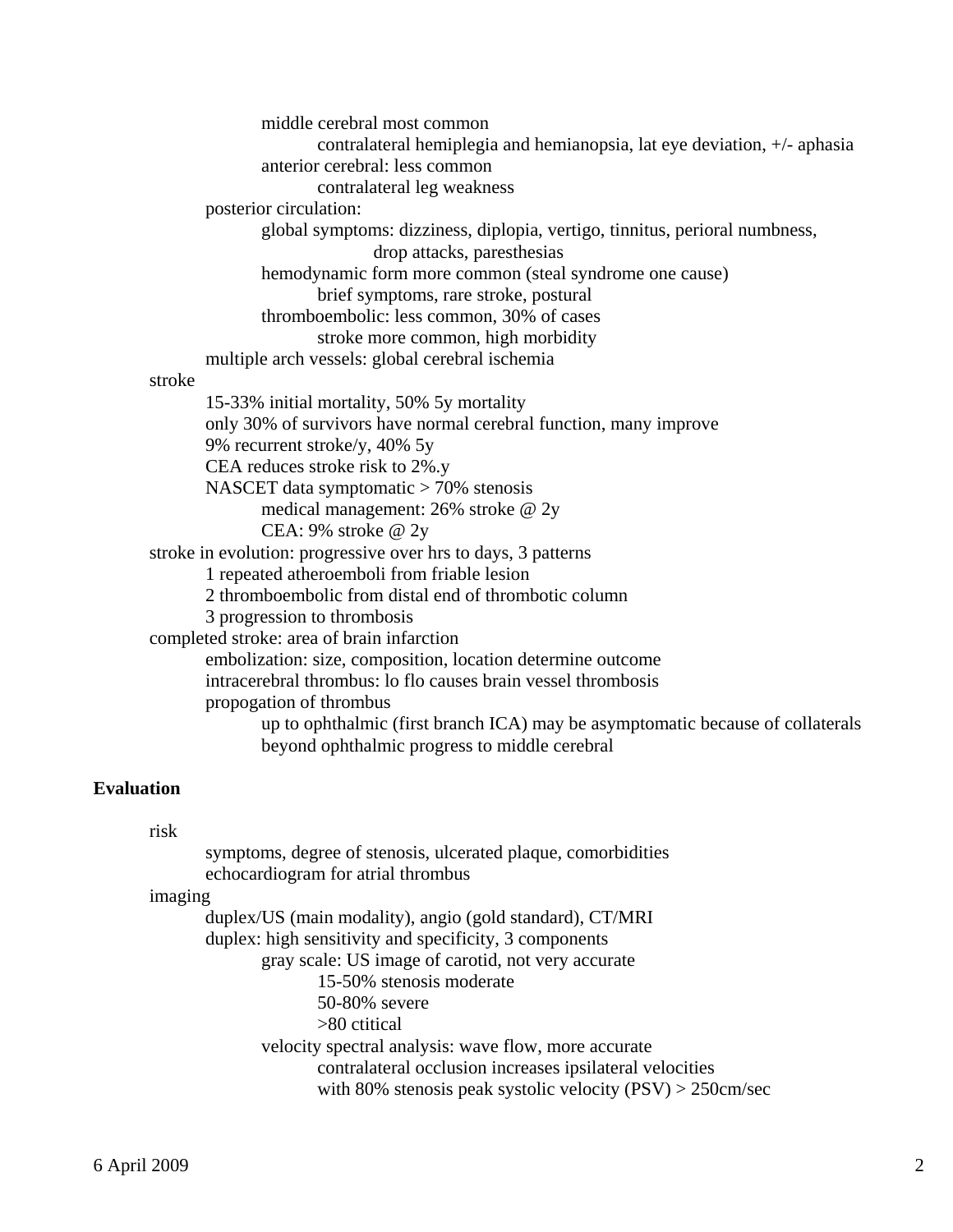end diastolic velocity (most important) > 140cm/sec ratio ICA/CCA  $>$  3.7 color flow imaging cerebral angio not justified for screening 0.1-1.2 incidence stroke/death indications equivocal duplex confirmation of complete occlusion (duplex may miss) bilateral disease contralateral occlusion recurrent disease arch vessel or intracranial disease if considering for angioplasty or stent NASCET/ACAS reporting convention % stenosis = minimum diameter of stenosis/diameter of normal distal ICA

#### **Management**

| medical                                                                   |
|---------------------------------------------------------------------------|
| antiplatelet: ASA, ticlopidine, clopedogrel                               |
| anticoagulation: warfarin                                                 |
| stop smoking                                                              |
| lower cholesterol (statin)                                                |
| control hypertension                                                      |
| surveillance imaging                                                      |
| interventional                                                            |
| thrombolysis                                                              |
| angioplasty                                                               |
| stent                                                                     |
| 30d combined stroke and mort $<$ 5%                                       |
| potential indications: inaccessible lesion, recurrence, radiation induced |
| stenosis, fibromuscular disease, hi risk (SAPPHIRE trial: stent with      |
| embolic filter can be done safely in hi risk, not inferior to CEA)        |
| lower incidence MI than CEA                                               |
| surgery                                                                   |
| carotid endarterectomy (CEA)                                              |
| eversion endarterectomy                                                   |
| carotid bypass                                                            |
| extracranial/intracranial (EC/IC) bypass                                  |
| $ACAS$ (NIH '95) asymptomatic $>60\%$ stenosis CEA v medical management   |
| 5y incidence ipsilateral stroke 5.1 surgery v 11% medical                 |
| recommended CEA if reasonable surgery risk, expected long term survival   |
| NASCET: symptomatic, 50 centers $w < 5\%$ M & M after CEA, NEJM '91       |
| exportance TIA or minor stroke within 2mo                                 |

symptoms: TIA or minor stroke within 3mo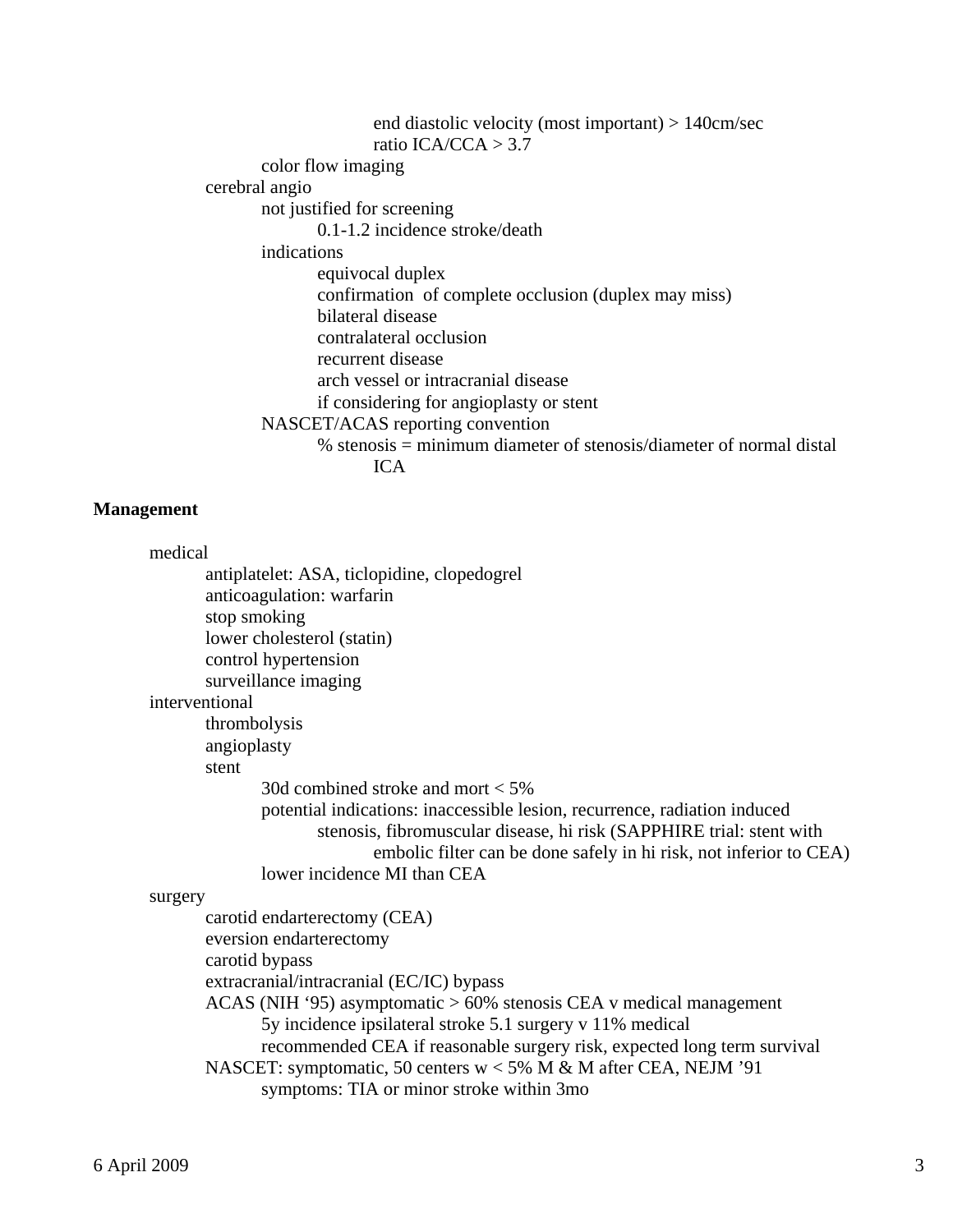```
 ASA alone v CEA and ASA 
       lesions classified 30-69% and 70-99% 
       stopped after 18mo because of significant advantage of CEA 
               65% relative reduction cumulative strokes 
               81% relative reduction fatal strokes 
       for > 70% stenosis in symptomatic pts. TWO year risk of stroke: 9% for treated, 
               26% untreated, dramatic difference 
       moderate benefit with 50-69% stenosis 
      no benefit women, men with diabetes or pts < 50 less benefit pts with retinal symptoms 
       most benefit symptomatic older male with severe or critical stenosis 
carotid endarterectomy (CEA) 
       contraindications 
               acute stroke within 2-6w 
                      primary concern: avoid reperfusion injury to ischemic penumbra 
                      theoretical concern: convert non-hemorrhagic to hemorrhagic 
               large fixed dense stroke (limited residual brain tissue to protect) 
               total occlusion 
       meticulous technique 
       monitor cerebral perfusion 
       no difference general v regional 
       shunt 
               only 10-15% lack adequate collaterals and require shunt 
               routine shunt does not decrease perioperative neuro events 
               ICA back pressure < 25-40mm need shunt 
               3min. test occlusion with local, observe for symptoms, EEG changes with 
                       general: shunt will reverse 
               air embolus potential complication 
       patch 
               Dacron most common, no difference v autologous saphenous v, PTFE, 
                      bovine pericardium 
               indications: all patients 
               advantages: decrease stenosis, restenosis, restore bulb hemodynamics 
                      decreases incidence of periop stroke 
               disadvantages: thrombogenic surface, aneurysm/rupture, infection, time 
       complications 
               ICA occlusion: 2-18%, 0.8% symptomatic 
                      only 20% require reoperation 
                      must determine patency of ICA immediately (US, angio, 
                                      whichever quickest) 
                      if neuro defecit in recovery room, return to OR immediately 
                       urgent < 4h reoperation for thrombosis 
                              > 60% improve after thrombectomy, 17% mortality 
                      anticoagulate once hemorrhage excluded 
               cerebral edema/hemorrhage (late) 
                      deficit often presents after period of normal function
```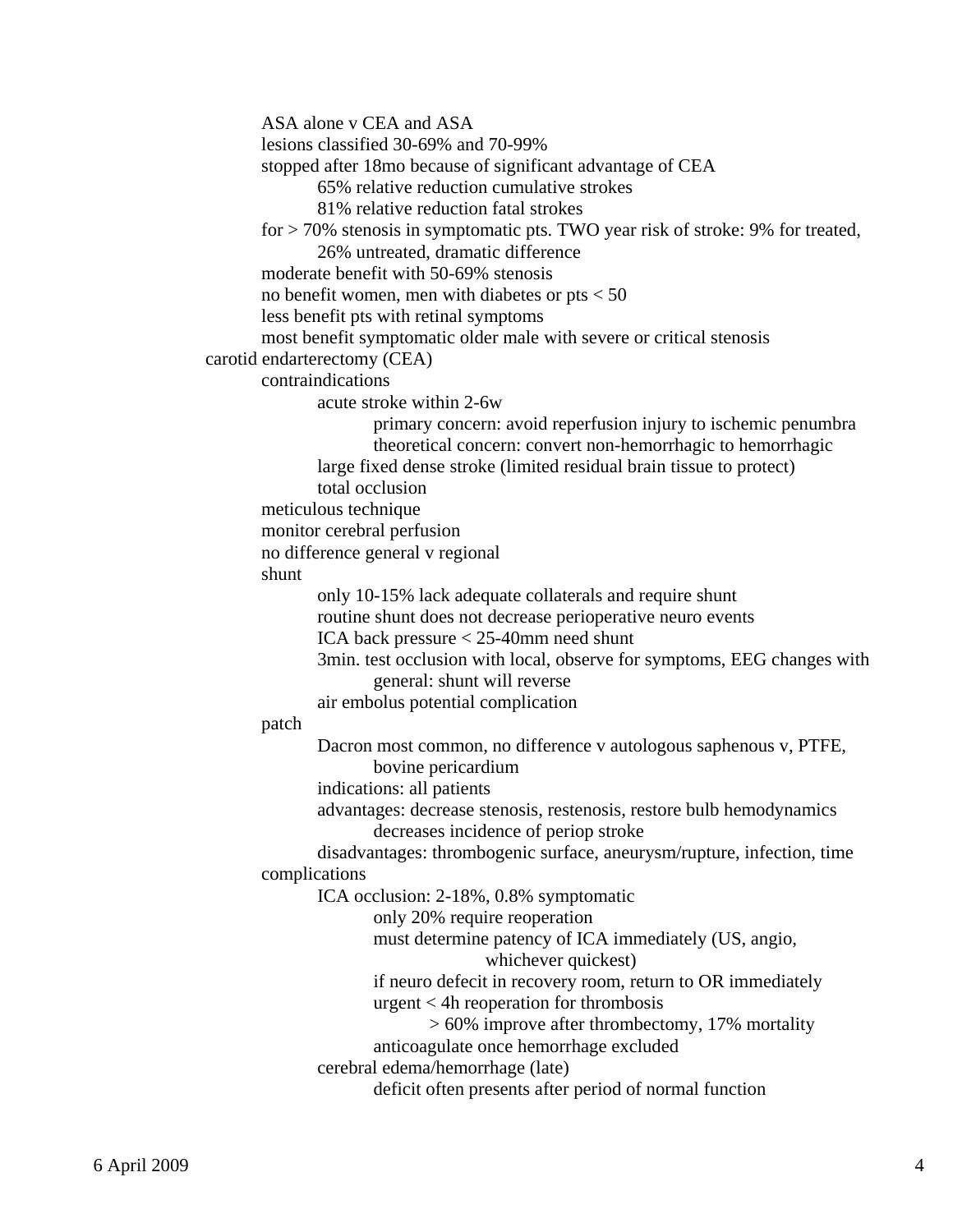BP instability carotid sinus stimulation: baroreceptor in bulb to N of Herring to brain stem to bradycardia, decrease BP associated with stroke and mortality Rx: atropine, lidocaine for bradycardia, correct volume, pressor cranial nerve dysfunction 10-15% incidence, 1/3 asymptomatic speech pathologist can detect more, 35% most resolve by 3 mo evaluate cranial nerves before do contralateral vagus/recurrent laryngeal 6-8% incidence, ipsilateral cord paramedian, hoarse hypoglossal: 4-6%, ipsilateral deviation of tongue superior laryngeal: 1-2% (when passing clamp around ECA) voice fatigue, loss of high pitch marginal mandibular (incision too far anterior), droop corner of mouth glossopharyngeal: 1% (with high exposure), significant swallowing morbidity cerebral hyperperfusion syndrome: 0.7-5% incidence, 36% mortality increased cerebral blood flow, edema, seizure, hemorrhage, death ipsilateral frontoparietal headache, hypertension disturbed autoregulation risk factors: correction of very hi grade stenosis, especially with contralateral occlusion, hypertension, old/new infarct, poor collateral circ., anticoagulation cerebral imaging: CT shows hemorrhage, MRI/gadolinium more sensitive Rx: antihypertensives, anticonvulsants, D/C anticoagulation, treat cerebral edema recurrent stenosis early: technical defect 2y: intimal hyperplasia, smooth surface, less thrombogenic, more common in women, usually asymptomatic 9-20y, 2-4% need reoperation indications for reoperation: neuro symptoms, hi-grade (80%), especially recurrent atherosclerosis must patch if reoperate may need interposition consider PTA/stent eversion endarterectomy standard longitudinal incision don't see endpoint combo CABG and CEA

 only in severe carotid disease (> 80%) or symptomatic carotid disease with coronary artery disease that can't wait (3 vessel symptomatic disease)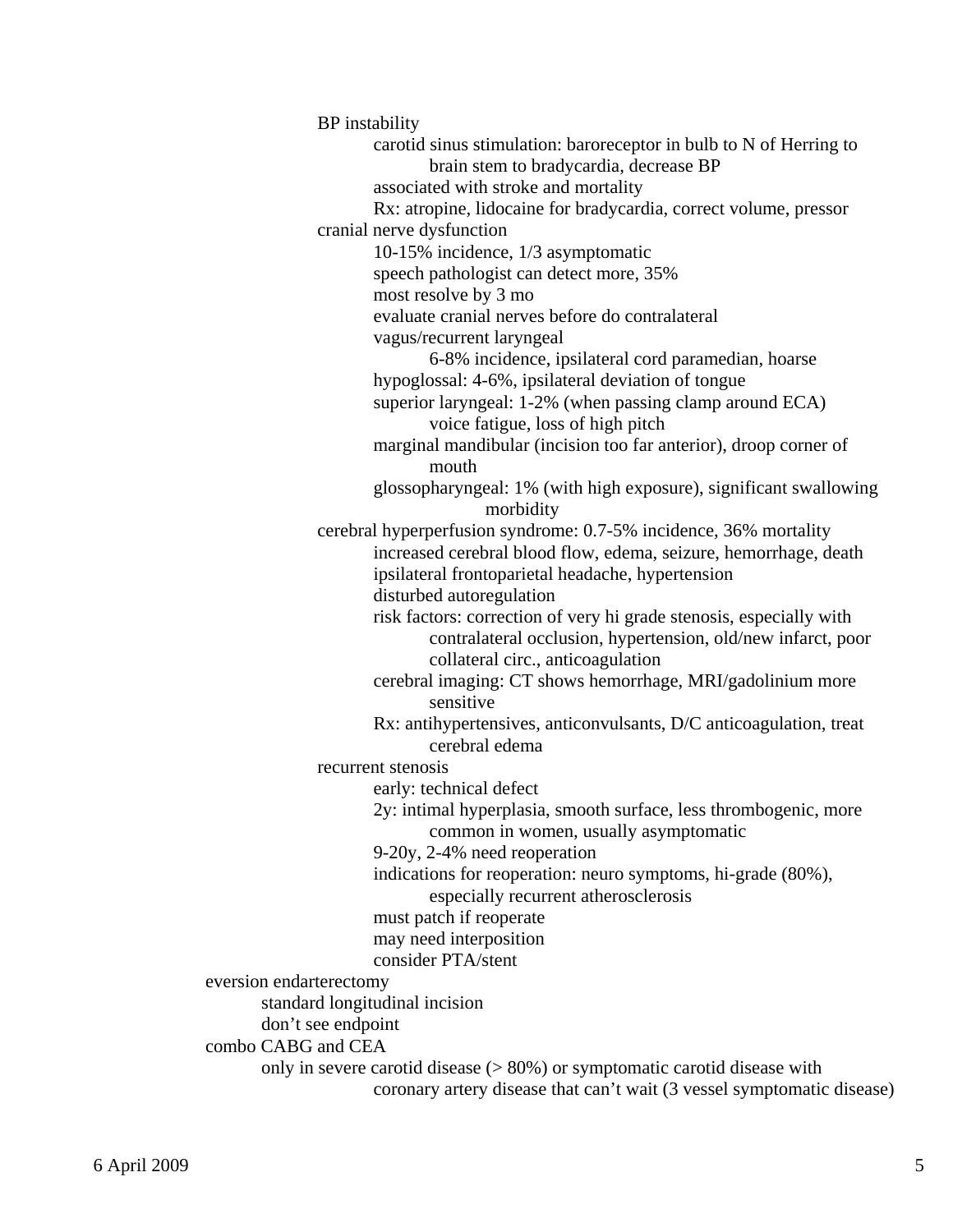2X stroke and death rate (5% v 2%)

### **Other cerebrovascular disorders**

 fibromuscular dysplasia (FMD) string of beads, bilat, women more common associated with other lesions: atherosclerosis, carotid aneurysm, dissection, **intracranial aneurysm**, renal FMD 50% asymptomatic natural history relatively benign operate only for symptomatic and severe stenosis in asymptomatic (3% of CEAs) dilatation/PTA periop stroke 1-3%, late 1-4% tortuous/kinked carotid congenital or associated with atherosclerosis in adult, 25% bilateral may have symptoms with head turning only have to deal with if doing CEA surgery only for symptoms resect and reanastomose extrinsic compression mostly vertebral in bony canals tumor radiation-induced stricture: 3 patterns 1 intimal damage leads to thrombosis within 5y 2 fibrotic occlusion 10y 3 accelerated atherosclerosis 20y different from atherosclerosis, long narrowing, early age, less associated vascular disease endarterectomy more difficult, may need interposition consider PTA/stent vasculitis/giant cell arteritis elderly women, medium to large arteries (arch, extracranial) flu-like symptoms, headache, jaw claudication, visual changes Dx temporal a bx Rx: immediate steroids surgery only indicated after disease quiesces Takayasu arteritis young  $( $40$ ) women$  arch and great vessels 3 phases: prodromal, inflammation, burned out complications: stenosis, embolization, occlusion carotid aneurysm (rare) dissection, atherosclerosis, trauma, prior carotid surgery rarely rupture unless infected embolization common, surgical indication resect and reconstruct